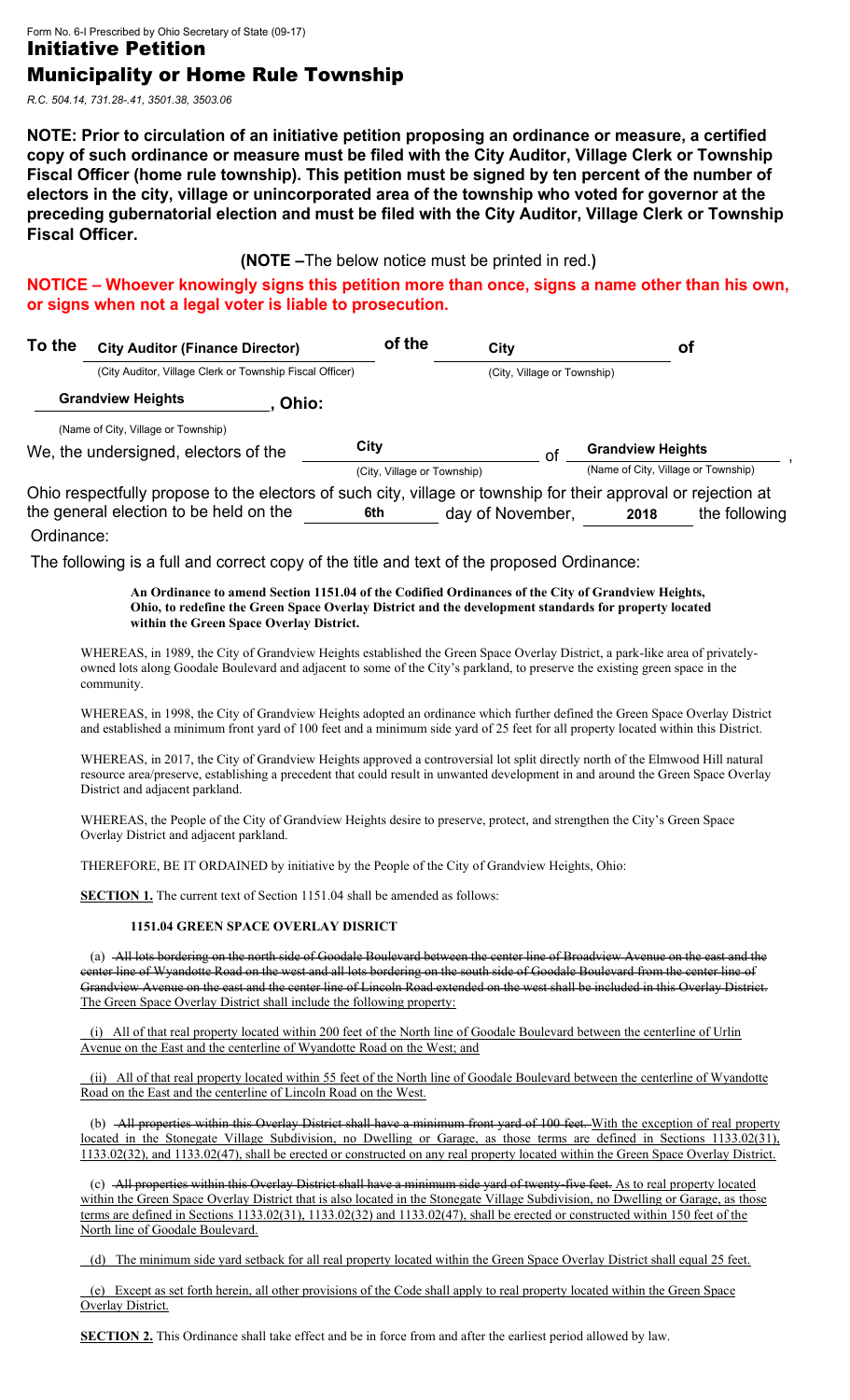We hereby designate the following petitioners as a committee to be regarded as filing this petition or its circulation:

| <b>NAME</b>           | <b>RESIDENCE</b>                                     |
|-----------------------|------------------------------------------------------|
| Jody Michelle Oster   | 1080 Wyandotte Rd., Grandview Heights, OH 43212      |
| Raymond Joseph Tesner | 5 Stonegate Village Dr., Grandview Heights, OH 43212 |
| William E. Thompson   | 1083 Wyandotte Rd., Grandview Heights, OH 43212      |
|                       |                                                      |
|                       |                                                      |

### Signatures on this petition must be from only one county and must be written in ink.

|                  | Signature | Voting Residence, Street Number<br>and Address | City, Village or<br>Township | County | Date of Signing |
|------------------|-----------|------------------------------------------------|------------------------------|--------|-----------------|
| $\overline{1}$ . |           |                                                |                              |        |                 |
| $\overline{2}$ . |           |                                                |                              |        |                 |
| $\overline{3}$ . |           |                                                |                              |        |                 |
| $\overline{4}$ . |           |                                                |                              |        |                 |
| 5.               |           |                                                |                              |        |                 |
| 6.               |           |                                                |                              |        |                 |
| $\overline{7}$ . |           |                                                |                              |        |                 |
| $\overline{8}$ . |           |                                                |                              |        |                 |
| $\overline{9}$ . |           |                                                |                              |        |                 |
| 10.              |           |                                                |                              |        |                 |
| 11.              |           |                                                |                              |        |                 |
| 12.              |           |                                                |                              |        |                 |
| 13.              |           |                                                |                              |        |                 |
| 14.              |           |                                                |                              |        |                 |
| 15.              |           |                                                |                              |        |                 |
| 16.              |           |                                                |                              |        |                 |
| 17.              |           |                                                |                              |        |                 |
| 18.              |           |                                                |                              |        |                 |
| 19.              |           |                                                |                              |        |                 |
| 20.              |           |                                                |                              |        |                 |
| 21.              |           |                                                |                              |        |                 |
| 22.              |           |                                                |                              |        |                 |
| 23.              |           |                                                |                              |        |                 |
| 24.              |           |                                                |                              |        |                 |